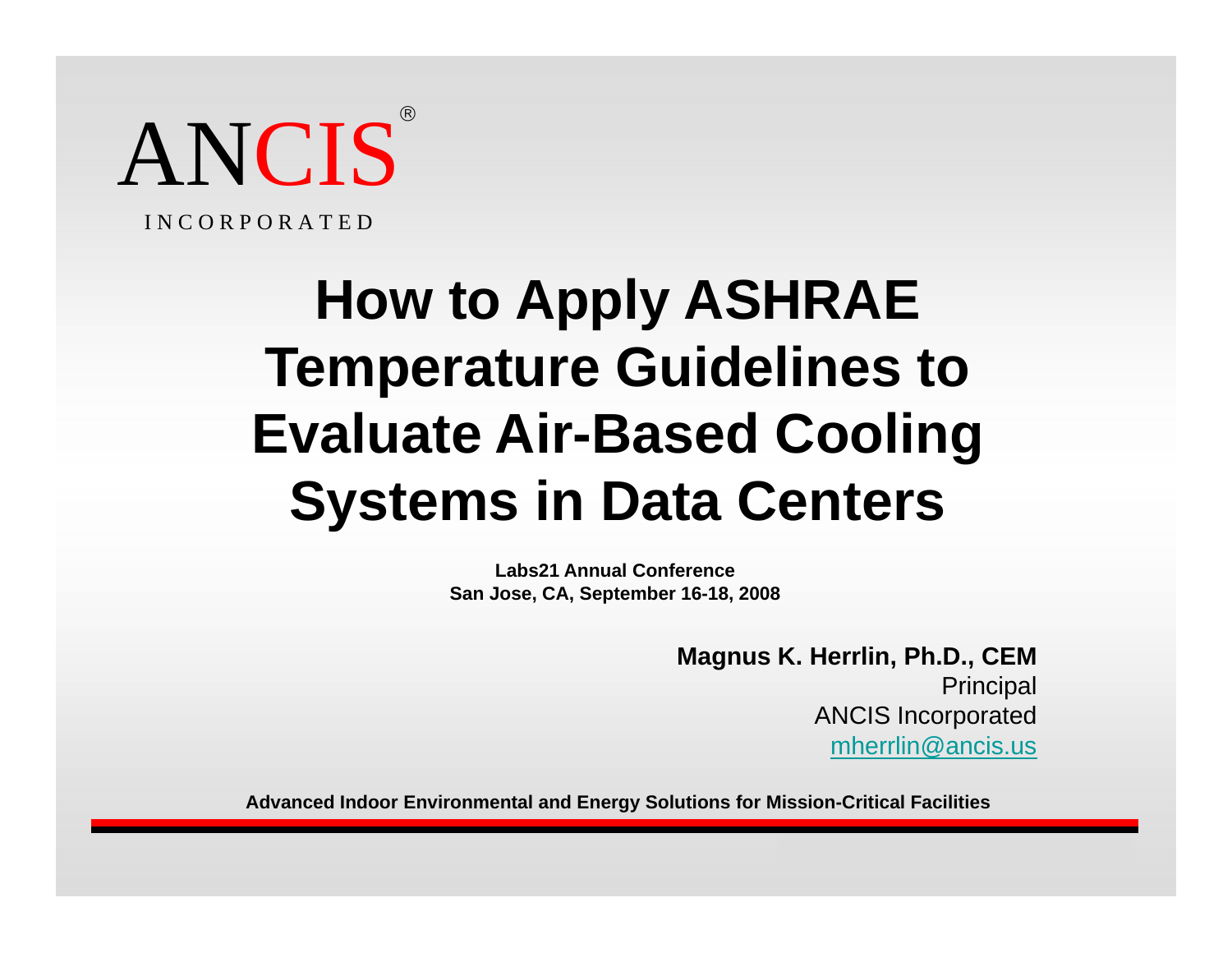# **Learning Objectives**

- **ENSINE SPAND TO STAND THE SERVICE SERVICE SERVICE SERVICE SERVICE SERVICE SERVICE SERVICE SERVICE SERVICE SERVICE SERVICE SERVICE SERVICE SERVICE SERVICE SERVICE SERVICE SERVICE SERVICE SERVICE SERVICE SERVICE SERVICE SER**  $\checkmark$  ASHRAE
	- $\checkmark$  NEBS
- Importance of Complying with the Guidelines
- Learn About the Rack Cooling Index (RCI)
- Quickly Apply the Index to Show Compliance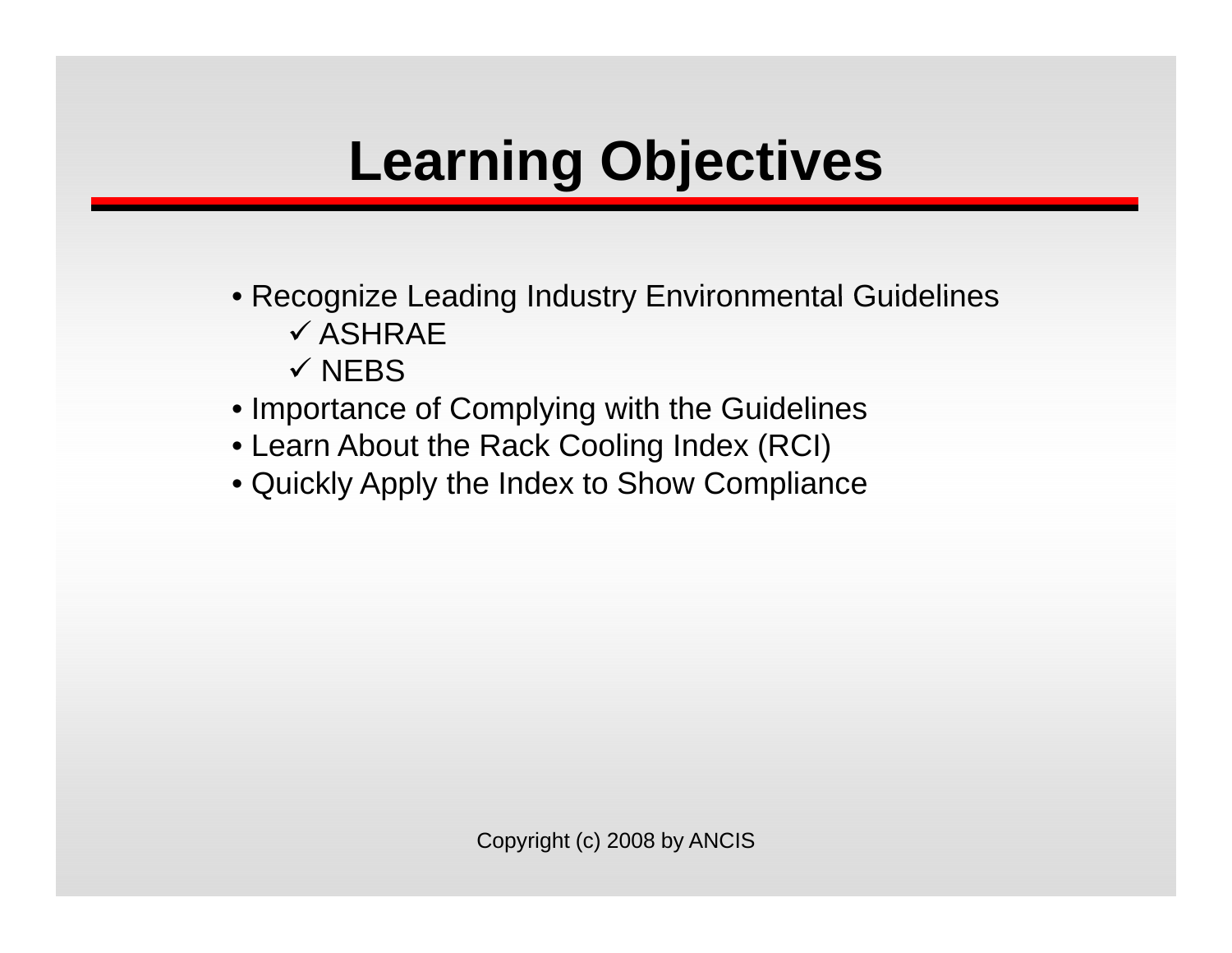### **NEBS**

| Telcordia.<br>Technologies<br>Performance from Experience                                                                        | Telcordia.                                                                                                                                                                                   |
|----------------------------------------------------------------------------------------------------------------------------------|----------------------------------------------------------------------------------------------------------------------------------------------------------------------------------------------|
|                                                                                                                                  | <b>NEBSTM Requirements: Physical</b><br><b>Protection</b>                                                                                                                                    |
| <b>Thermal Management In<br/>Telecommunications Central Offices:</b><br><b>Thermal GR-3028</b>                                   | (A Module of LSSGR, FR-64; TSGR, FR-440; and NEBSFR, FR-2063)<br>Telcordia Technologies Generic Requirements<br>GR-63-CORE<br>Issue 3, March 2006<br><b>Comments Requested (See Preface)</b> |
| Telcordia Technologies Generic Requirements<br>GR-3028-CORE<br>Issue 1, December 2001<br><b>Comments Requested (See Preface)</b> |                                                                                                                                                                                              |
| An SAIC Company                                                                                                                  |                                                                                                                                                                                              |

#### NEBS is the de-facto standard for telecom equipment and facilities; **END USER CENTRIC**

Telcordia. 2001. (Herrlin, M.) Generic Requirements GR-3028-CORE, *Thermal Management in Telecommunications Central Offices*, Issue 1, December 2001, Telcordia Technologies, Inc., Piscataway, NJ.

Telcordia. 2006. (Kluge, R.) Generic Requirements NEBS GR-63-CORE, *NEBS Requirements: Physical Protection*, Issue 3, March 2006, Telcordia Technologies, Inc., Piscataway, NJ.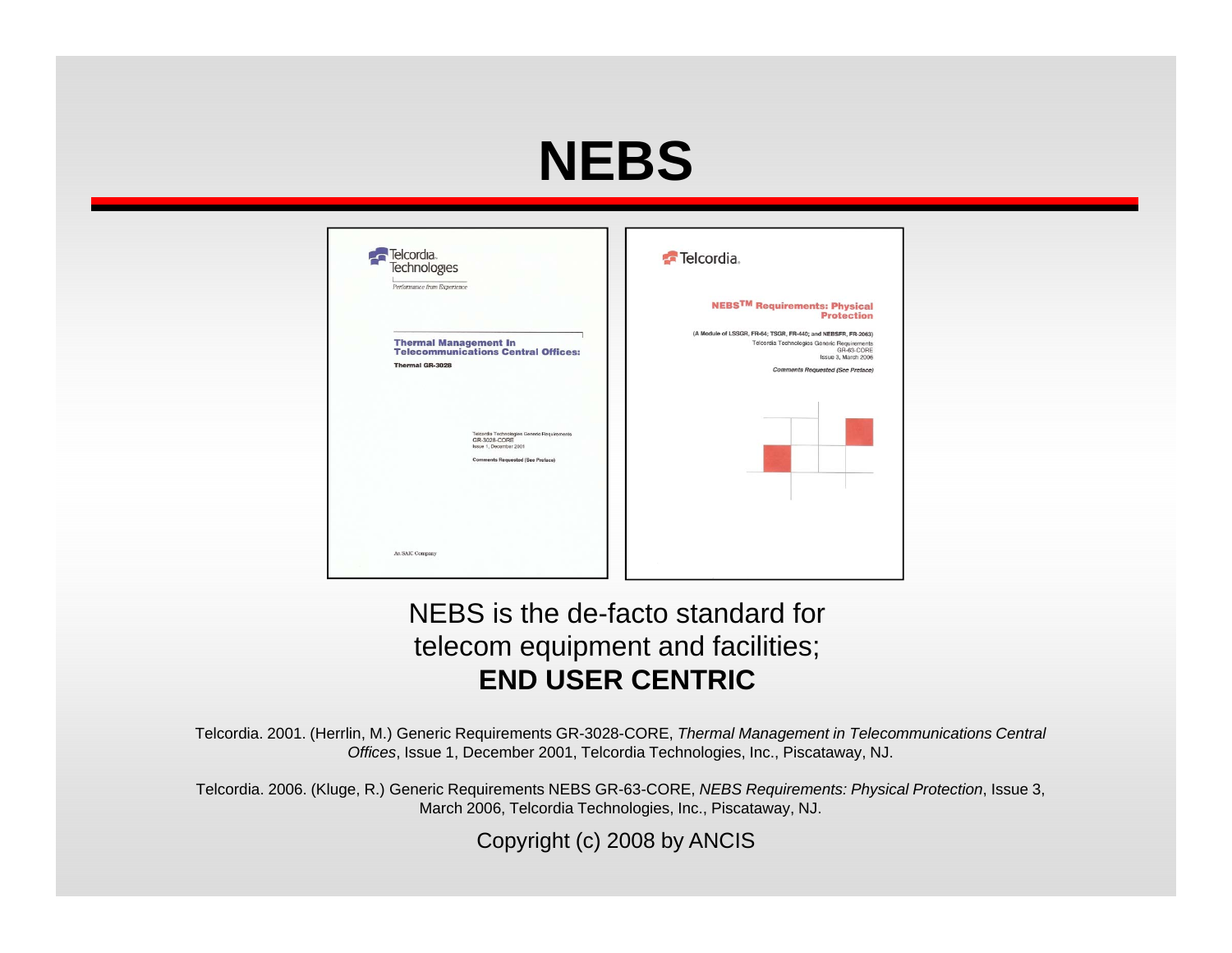#### **ASHRAE**



Many concepts taken f NEBS GR from GR-63/3028 63/3028

The ASHRAE guideline is primarily for data-center equipment and facilities; **EQUIPMENT VENDOR CENTRIC**

ASHRAE. 2004 & 2008. Special Publication, *Thermal Guidelines for Data Processing Environments,* American Society of Heating, Refrigerating and Air-Conditioning Engineers, Inc., Atlanta, GA.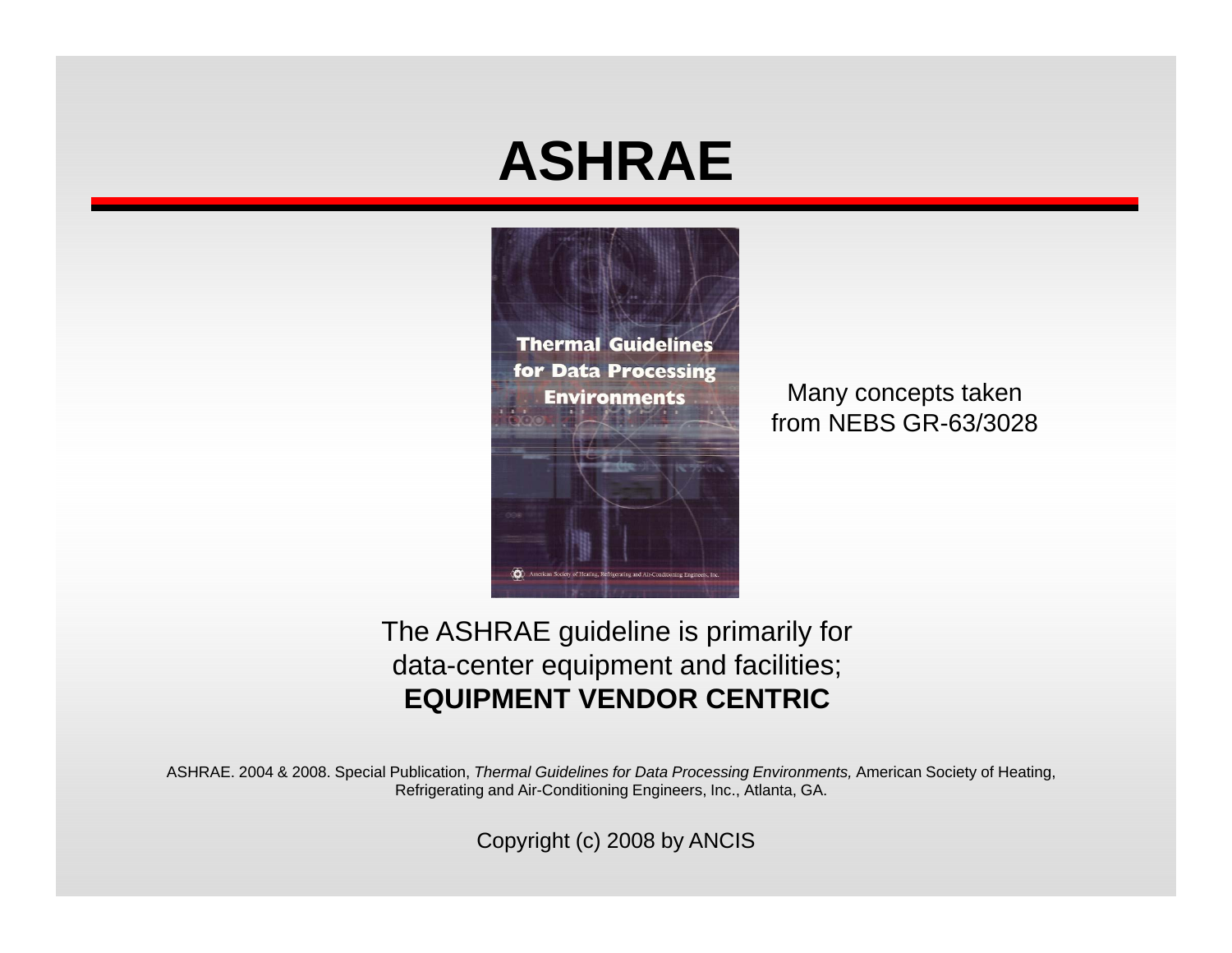### **Key Nomenclature**

#### **Recommended range (statement of reliability)**

Preferred facility operation; most values should be within this range.

#### **Allowable range (statement of functionality)**

Robustness of equipment; no values should be outside this range.

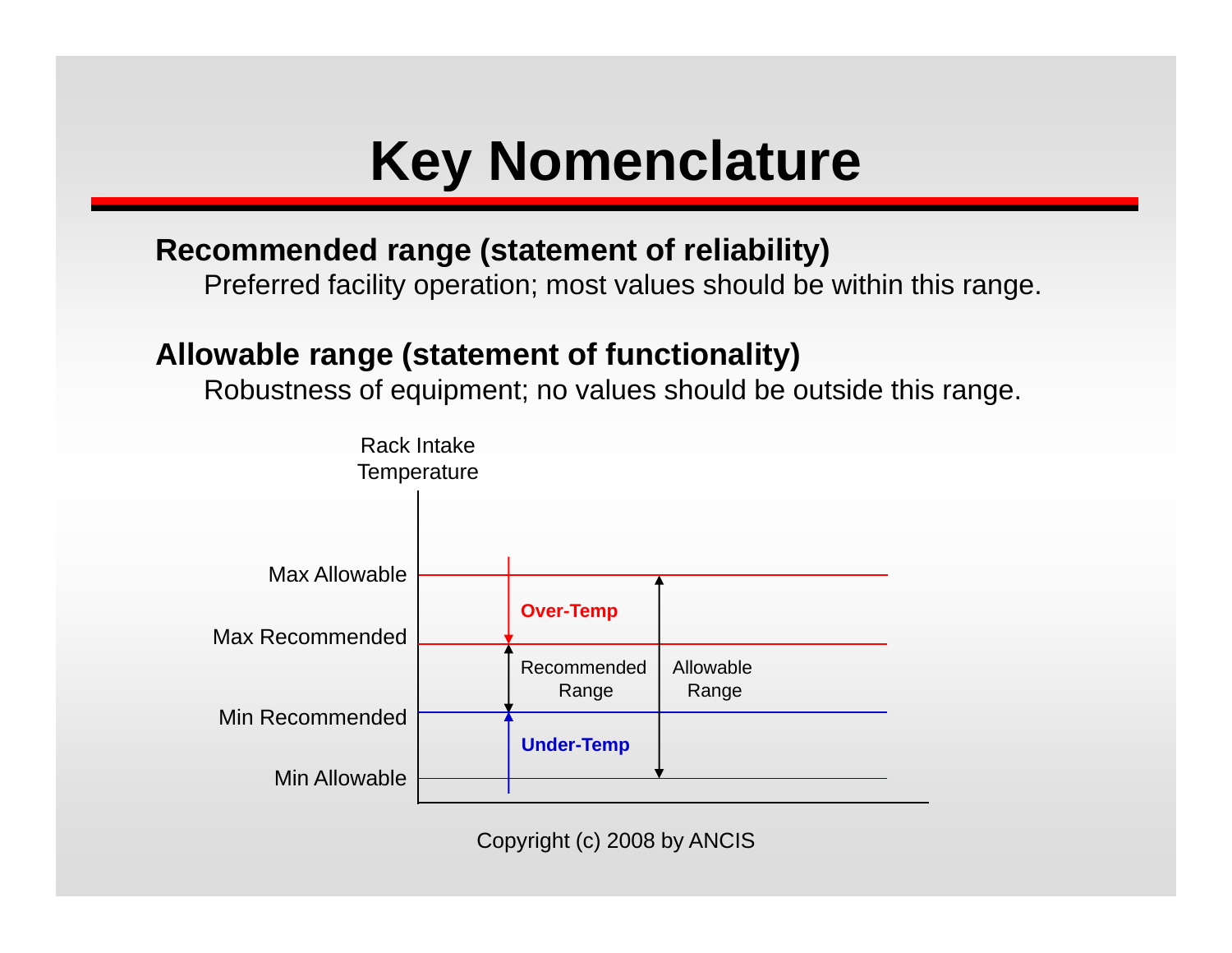# **Why <sup>a</sup> Recommended Range?**

#### **It Takes Real-World Conditions into Consideration**

- Diverse equipment stock
- Soiled equipment
- Spatial and temporal variations
- Human activity
- Energy consumption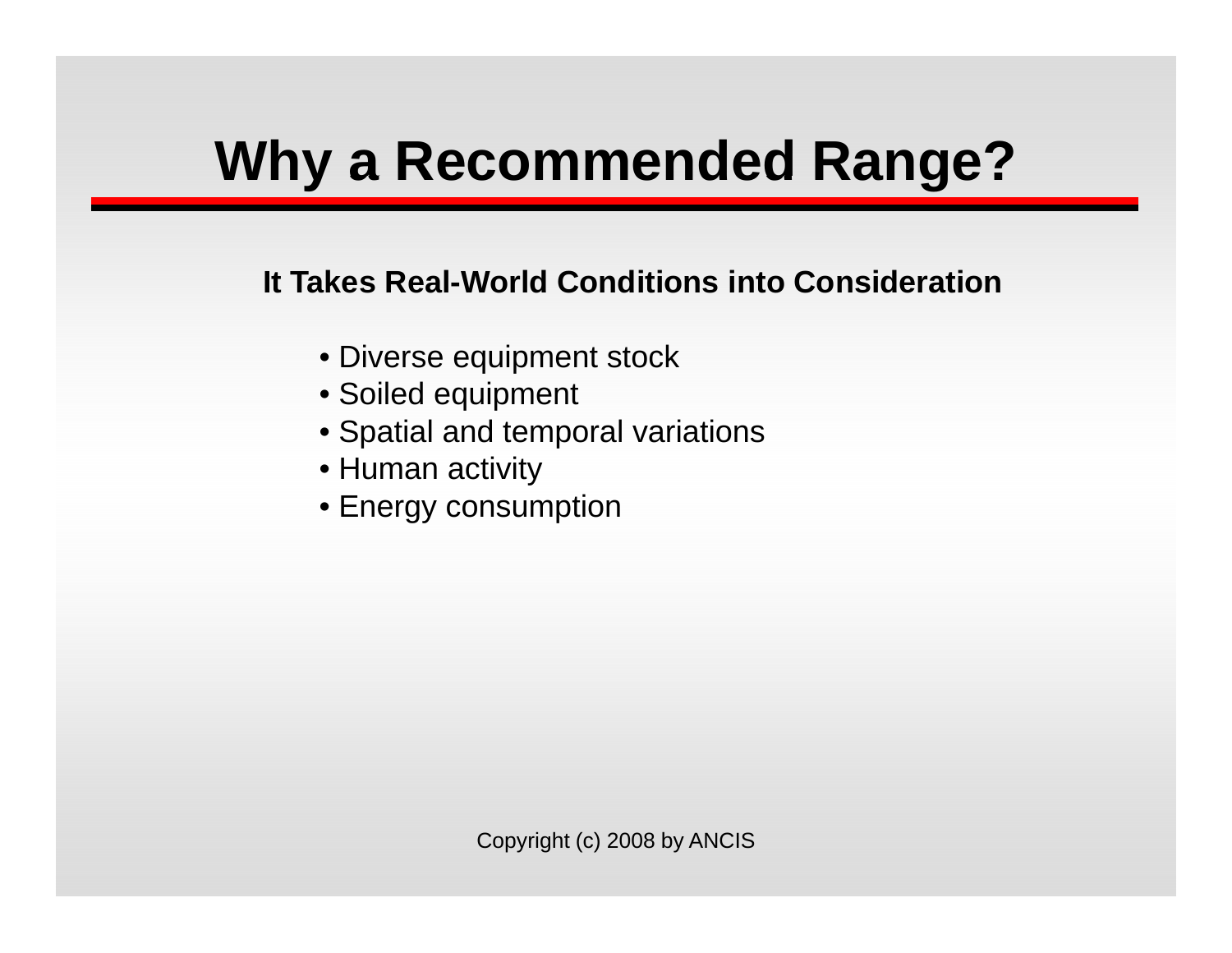# **Temperature Specifications [** °**C]**

| (@ Equipment Intake)                                                | <b>Recommended</b><br>(Facility)                   | <b>Allowable</b><br>(Equipment)                    |
|---------------------------------------------------------------------|----------------------------------------------------|----------------------------------------------------|
| <b>Data Centers</b><br><b>ASHRAE (2004)</b><br><b>ASHRAE (2008)</b> | $20^\circ - 25^\circ$<br>$18^{\circ} - 27^{\circ}$ | $15^\circ - 32^\circ$<br>$15^{\circ} - 32^{\circ}$ |
| <b>Telecom Centers</b><br>NEBS (2001, 2006)                         | $18^{\circ} - 27^{\circ}$                          | $5^\circ - 40^\circ$                               |

Convergence between ASHRAE and NEBS.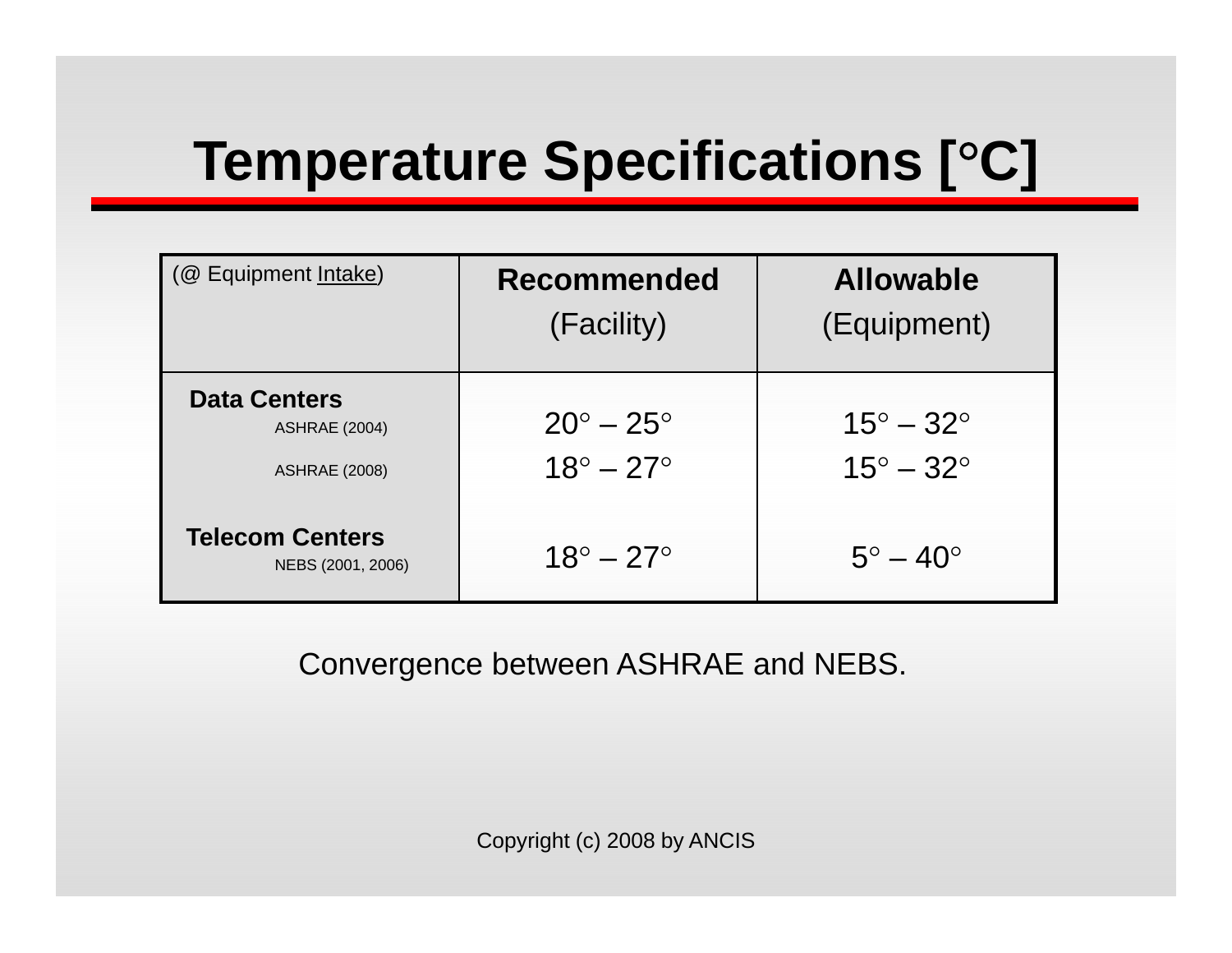#### **Example: Intake Temperatures**

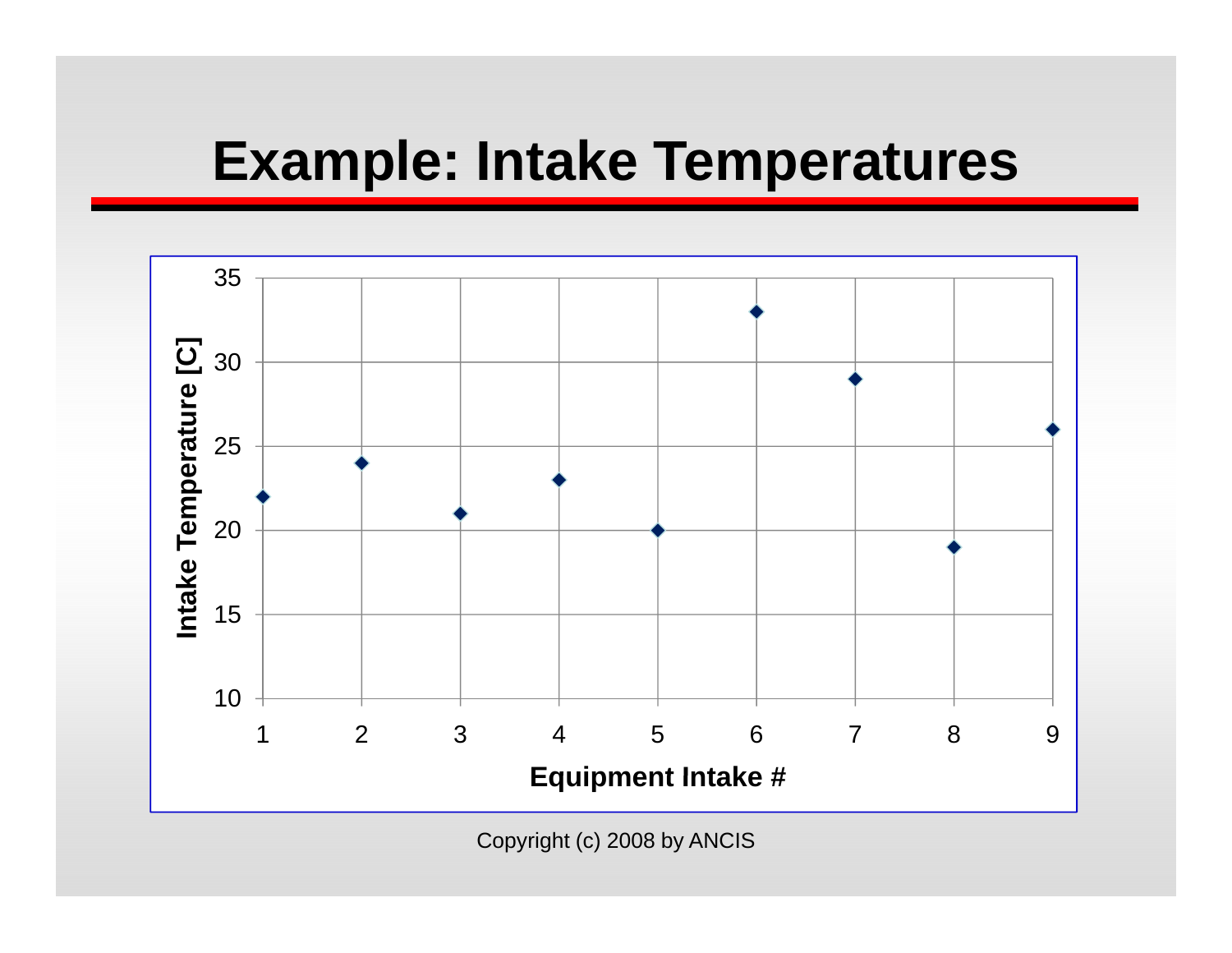## **Intake Temperatures + Specifications**

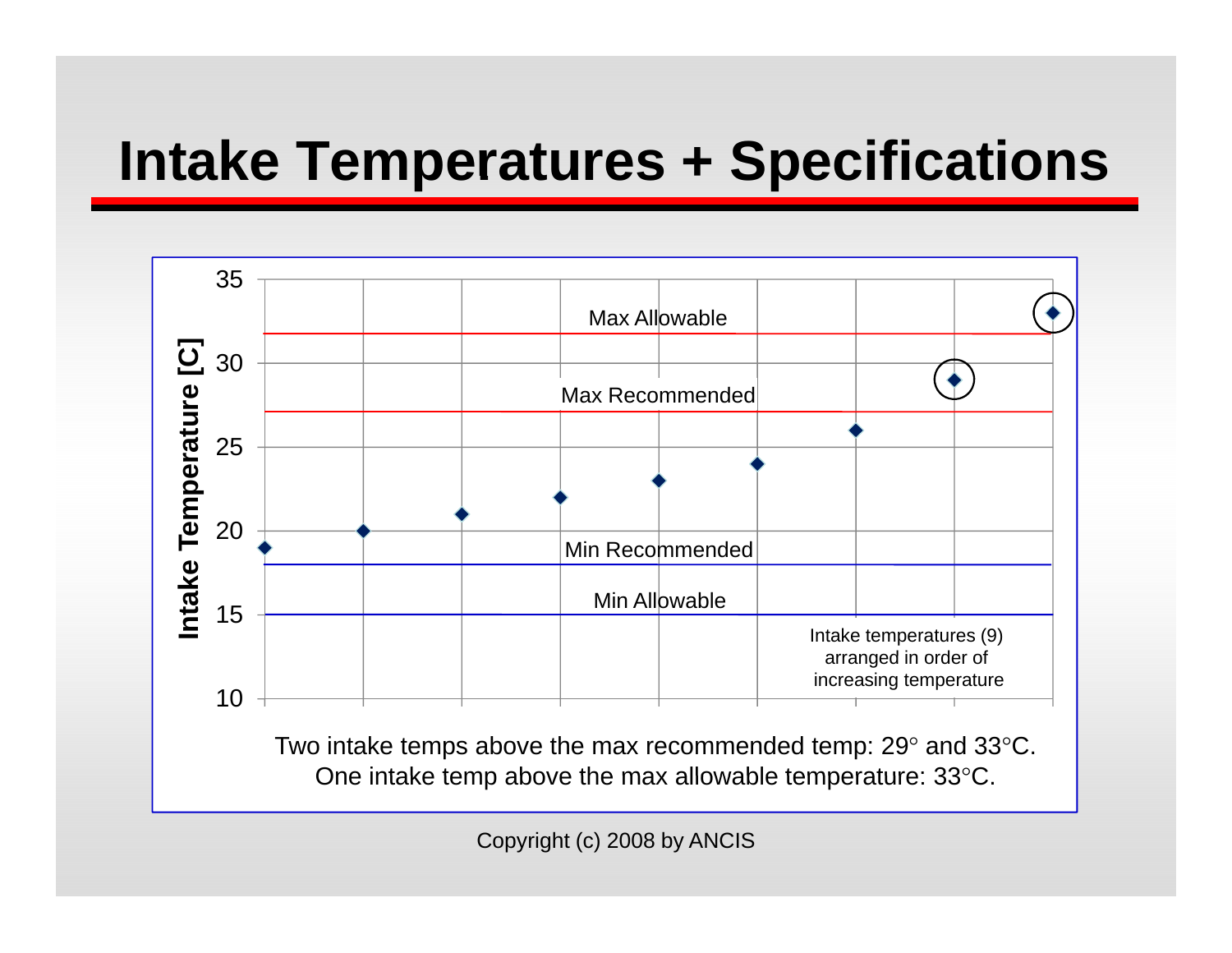#### **Determining the Compliance**

Thermal specifications become truly useful when there is an objective way of determining the compliance; the Rack Cooling Index (RCI) "compresses" the intake temps into RCI<sub>HI</sub> and RCI<sub>LO.</sub>

- **RCIHI <sup>=</sup> 100% No over**
- RCI<sub>10</sub> =  $100\%$
- Both  $= 100\%$

**No over-temperatures No under-temperatures Absolute compliance** 

Based on modeling, a well-designed data center should have an RCI of 90% or higher. Benchmarking is in progress at LBNL.

Herrlin, M. K. 2005. *Rack Cooling Effectiveness in Data Centers and Telecom Central Offices: The Rack Cooling Index (RCI)*. ASHRAE Transactions, Volume 111, Part 2. (free download at www.ancis.us)

ASHRAE. 2008. Special Publication, Thermal Guidelines for Data Processing Environments, American Society of Heating, Refrigerating and Air-Conditioning Engineers, Inc., Atlanta, GA.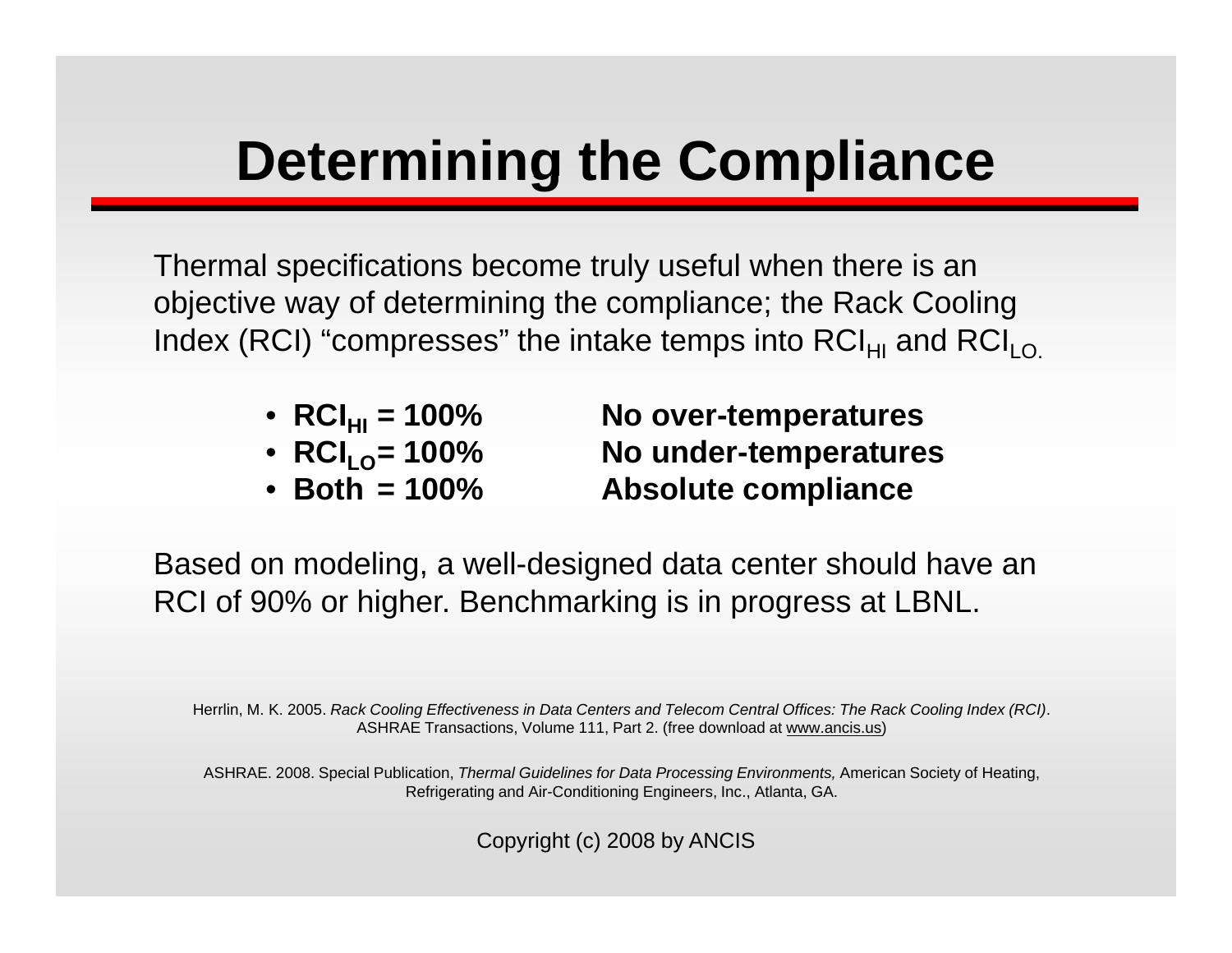### $\textbf{Definition of } \textbf{RCI}_{\textbf{HI}}$  an analogou

 $RCI<sub>LO</sub>$  is defined in an analogous way

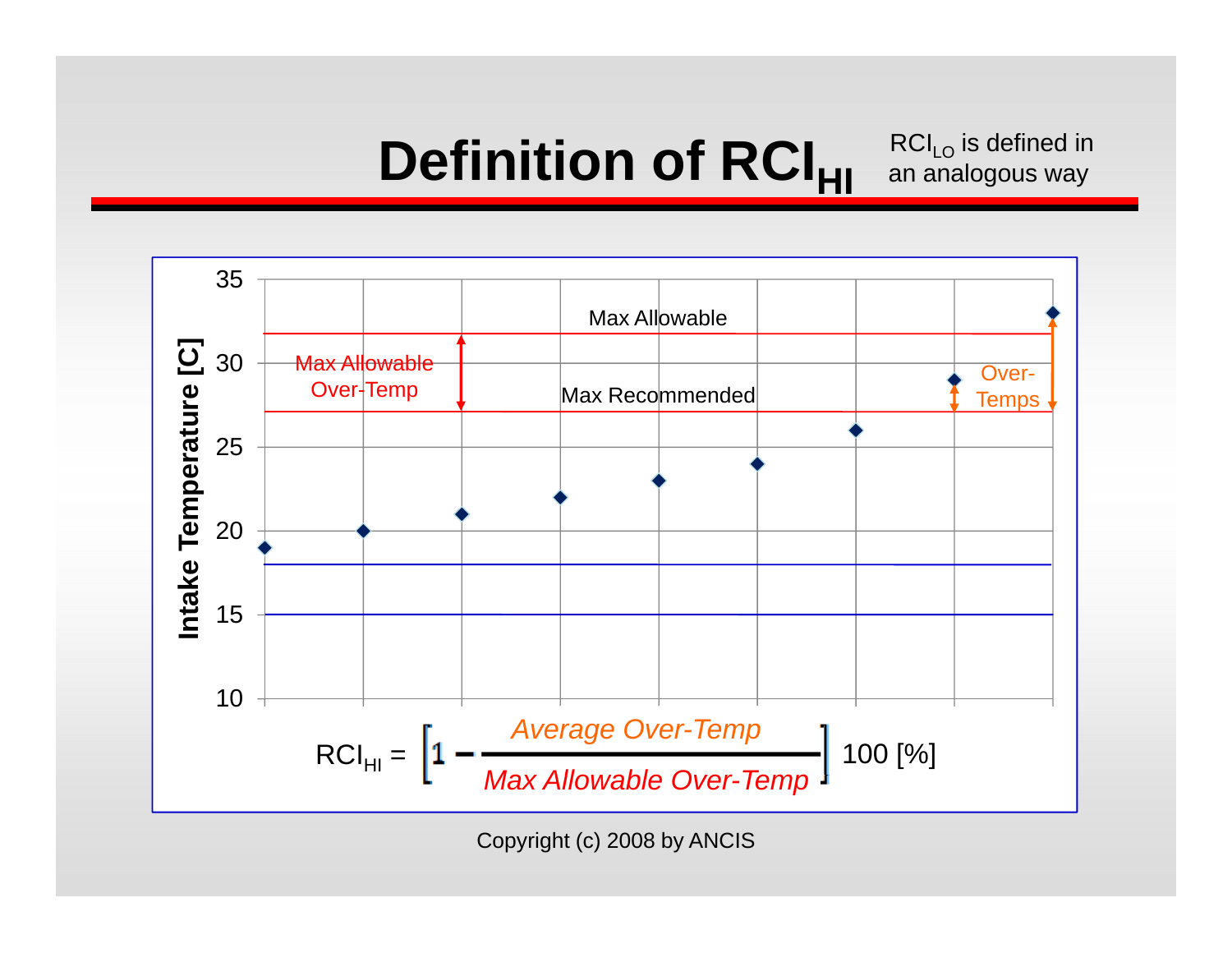#### $\boldsymbol{\mathsf{Calc} }$ ulation of  $\boldsymbol{\mathsf{RCI_{HI}}}$

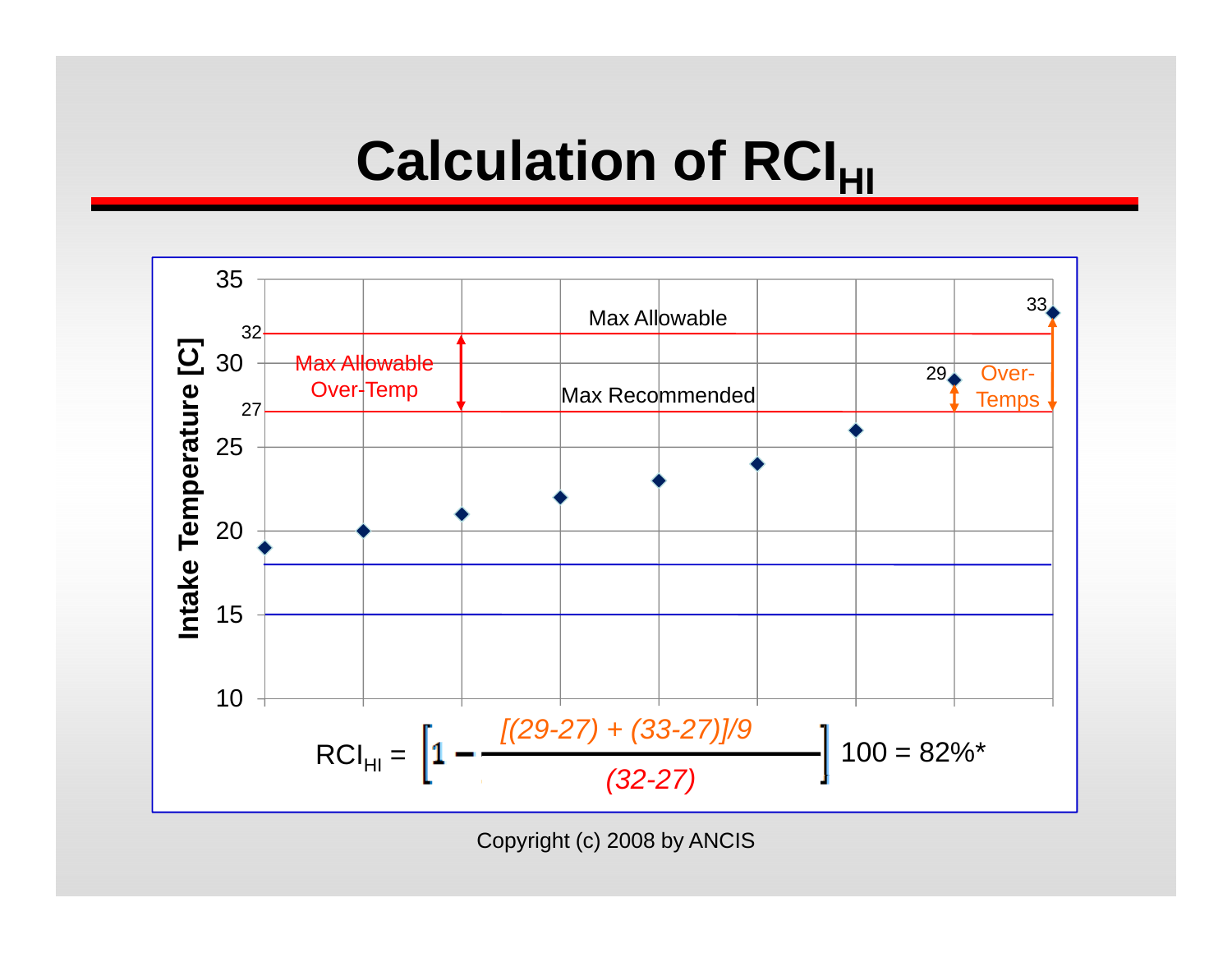#### **Proposed Compliance Chart**

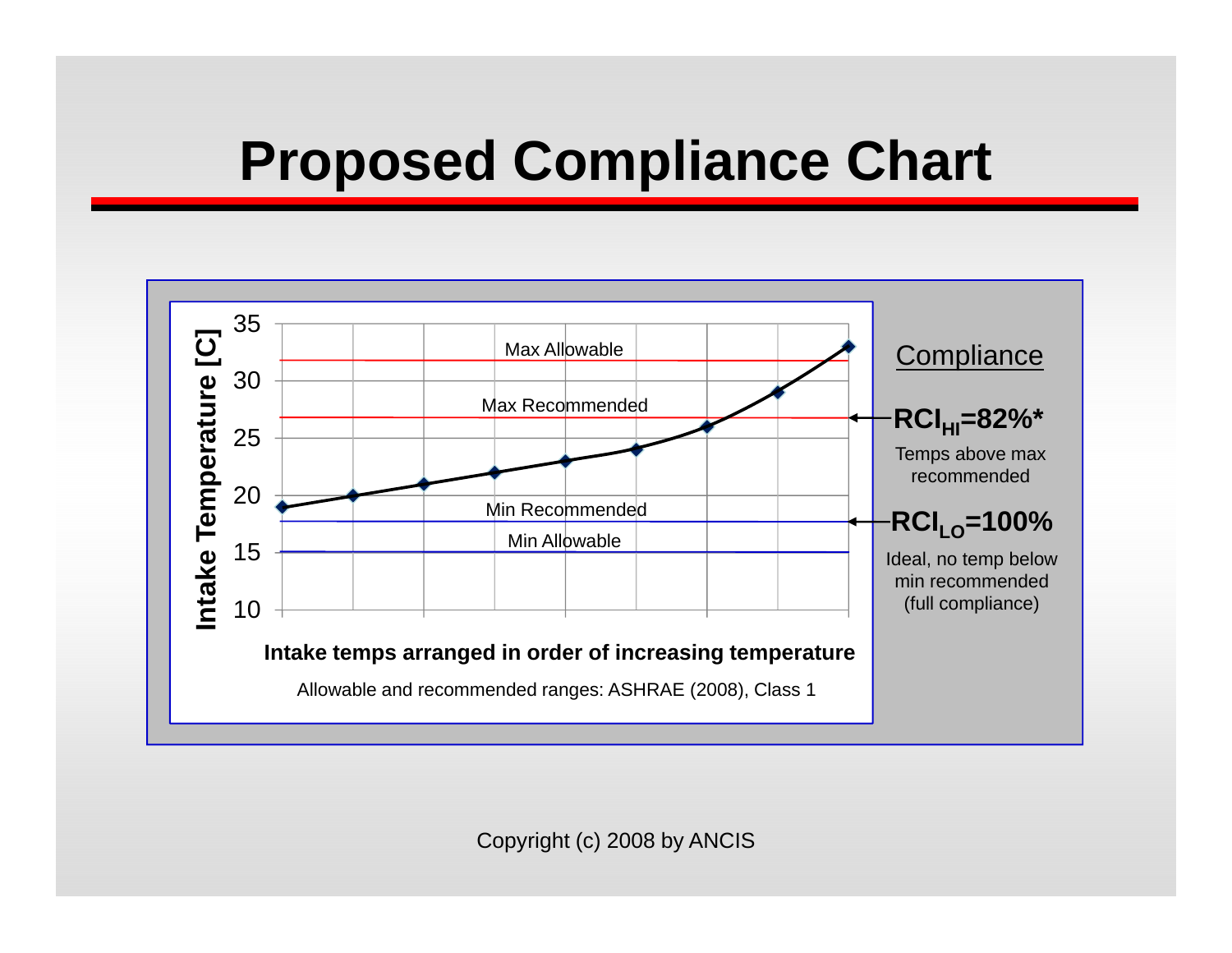# **Gradient Specifications [** °**C/hr]**

| (@ Equipment Intake)                                                | <b>Maximum</b>               |
|---------------------------------------------------------------------|------------------------------|
| <b>Data Centers</b><br><b>ASHRAE (2004)</b><br><b>ASHRAE (2008)</b> | $5^{\circ}$ C/hr<br>?°C/hr   |
| <b>Telecom Centers</b><br><b>NEBS (2002)</b><br>NEBS (2001, 2006)   | 30°C/hr<br>$96^{\circ}$ C/hr |

These large discrepancies call for further study.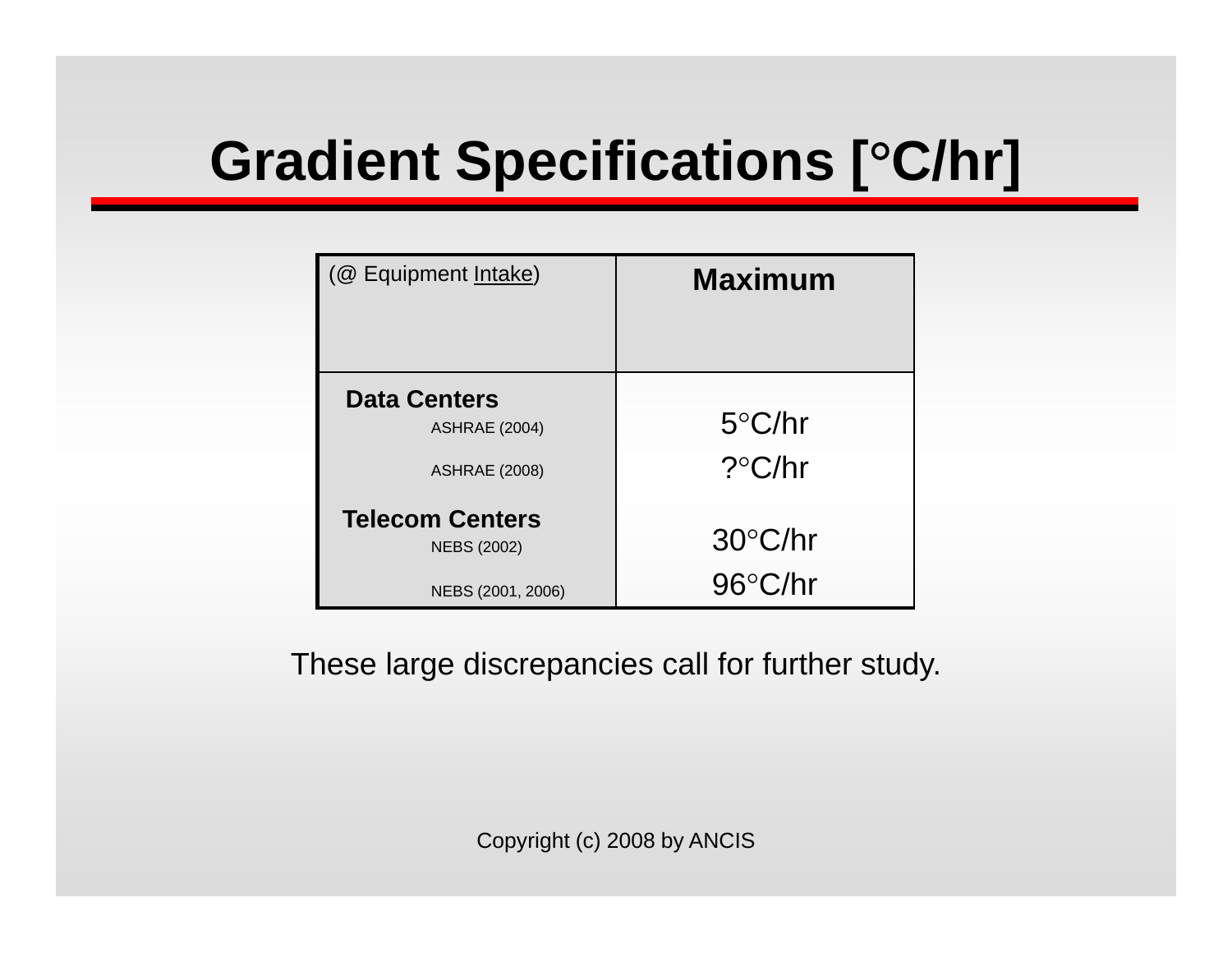#### **Modeled Gradients**

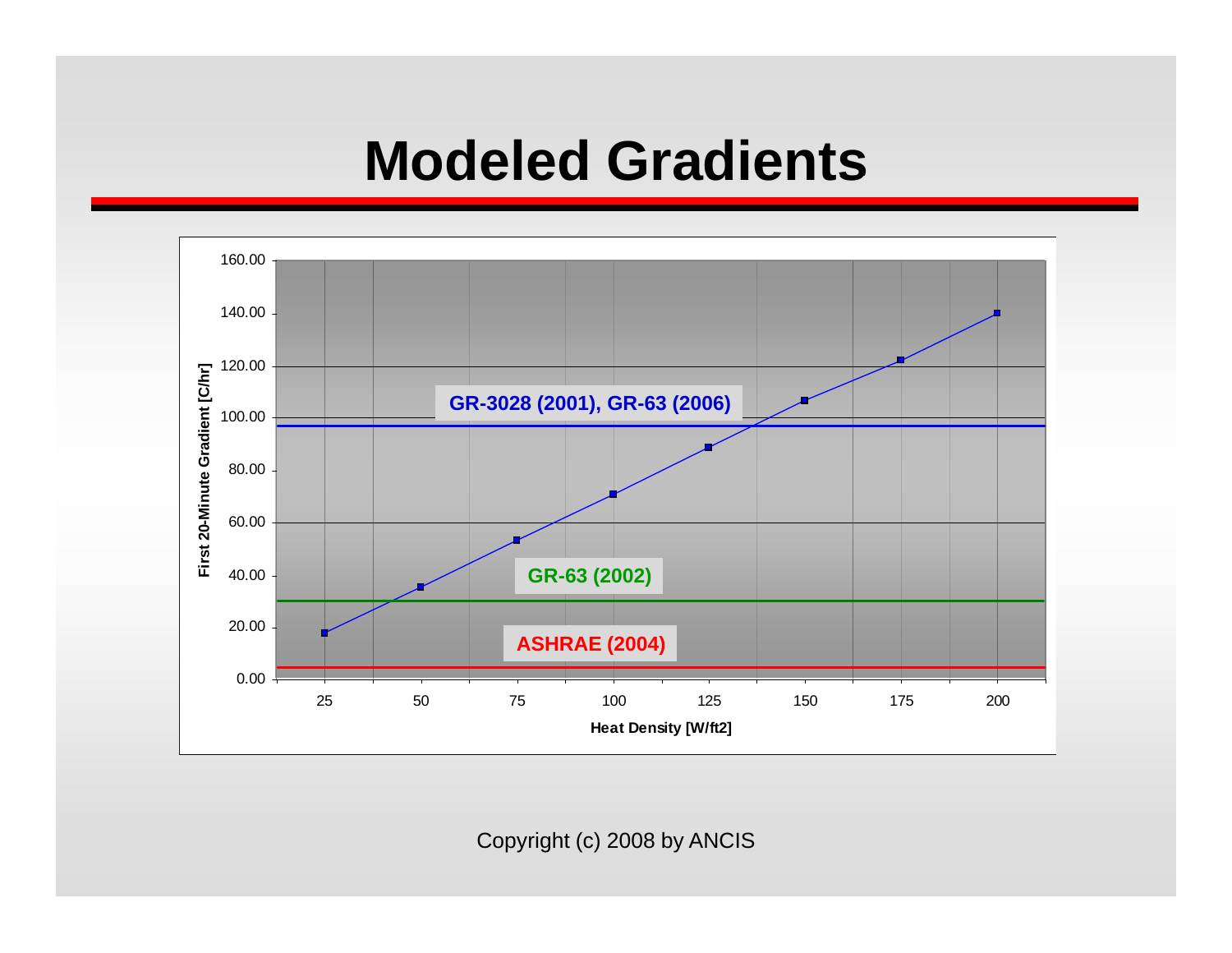# **Humidity Specifications [%RH]**

| (@ Equipment Intake)                                                | <b>Recommended</b><br>(Facility) | <b>Allowable</b><br>(Equipment) |
|---------------------------------------------------------------------|----------------------------------|---------------------------------|
| <b>Data Centers</b><br><b>ASHRAE (2004)</b><br><b>ASHRAE (2008)</b> | $40 - 55\%$<br>$25 - 60\%$       | $20 - 80\%$<br>$20 - 80\%$      |
| <b>Telecom Centers</b><br>NEBS (2001, 2006)                         | Max 55%                          | $5 - 85%$                       |

Convergence <u>and</u> divergence between ASHRAE and NEBS.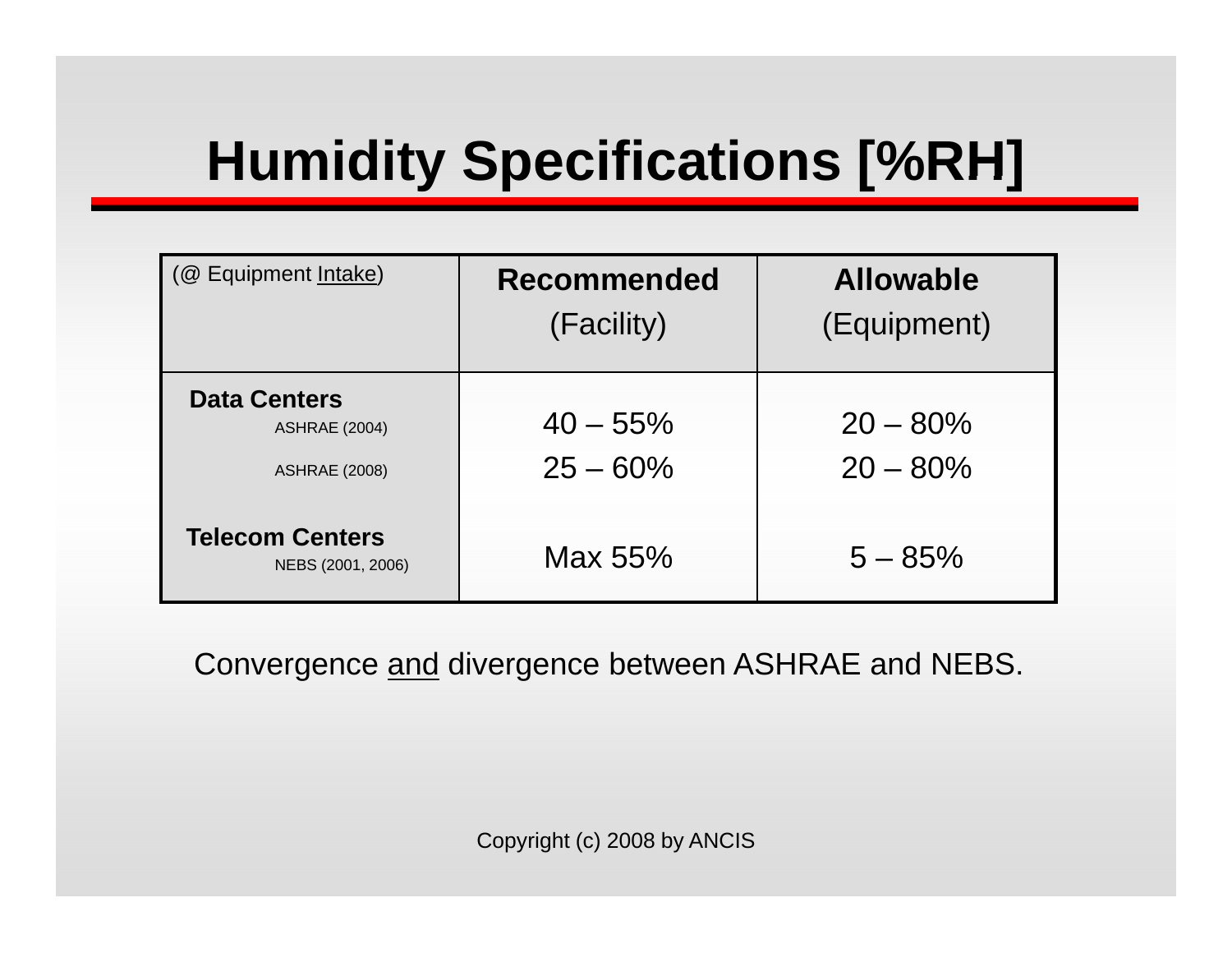### **Summary**

ASHRAE Guideline and NEBS GR-63/3028 provide guidance on environmental conditions for equipment and equipment spaces.

Convergence is occurring in some areas (recommended temps.) whereas large discrepancies remain in others (temp. gradients).

Thermal specifications become truly useful when there is an objective way of determining the compliance (compliance chart).

The RCI "compresses" unwieldy data to understandable and objective numbers; standardized way of specifying and reporting.